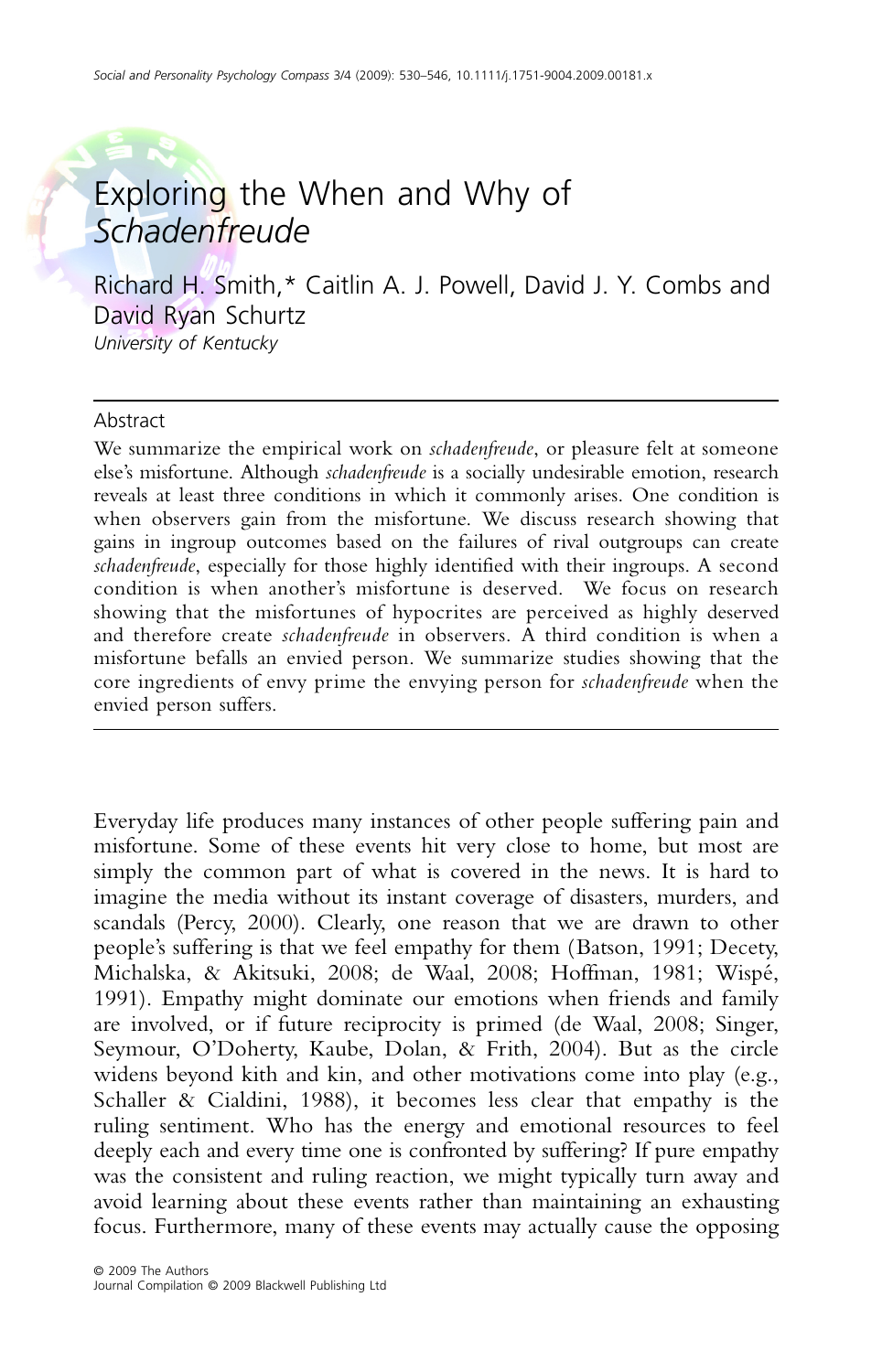emotion of *schadenfreude*, or, 'satisfaction or pleasure felt at someone else's misfortune' (Random House Webster's Unabridged Dictionary, 1998, 1713). Perhaps, it is this latter possibility that partly explains why segments of the media seem to rely so much on misfortunes happening to others as its preferred fare.

That misfortunes befalling other people can produce pleasure in observers is unsettling, as it highlights an unsavory side of human nature, especially when this pleasure seems malicious or gleeful. Most people probably feel uneasy about taking any pleasure in the misfortunes of others, as this usually violates social norms and verges on shameful in many contexts (Wills, 1981). Indeed, definitions of *schadenfreude* often accent its malicious connotations (e.g., Shorter Oxford English Dictionary, 1933). However, empirical work has isolated an array of circumstances in which *schadenfreude* does arise, much of this work pioneered by Norman Feather beginning with his work of people's negative attitudes toward 'tall poppies' (Feather, 1989, 1999, 2006). The purpose of this article is to summarize research focusing on three broad, sometimes overlapping explanations for why *schadenfreude* occurs. The first explanation emphasizes that people can actually stand to gain from another person's misfortune. Pleasure, of course, is a natural reaction to personal gain. Although the pleasure may come more 'because of' the gain than 'in' the other's suffering, the fact *of* the benefit is linked to this suffering will probably blur this distinction. The second explanation stems from the strong connection between the deservingness of an outcome and general feelings of satisfaction derived from justice being served. Often, another person's misfortune will be perceived as deserved, and the event will be pleasing exactly because it fits a sense of what is just, despite the suffering. The third explanation focuses on the role of envy in creating conditions ripe for *schadenfreude*. This explanation is especially repugnant in terms of social norms, but there are good reasons for making the link between these two emotions. These reasons partly echo the first two explanations for *schadenfreude*, as a misfortune befalling an envied person can lead to, among other things, a pleasing personal gain and a subjective yet satisfying sense of deservingness.

#### *Schadenfreude* **Resulting from Personal Gain**

Astronauts are a competitive breed. This is captured well in *Apollo 13*, the film about the ill-fated NASA mission to the moon. The astronaut Jim Lovell wants another opportunity to travel to the moon, but the chance has been given to fellow astronaut Alan Shepard and his crew. However, Shepard later develops an ear infection, and his crew is replaced by Lovell's crew. This is bad news for Shepard, but Lovell's reaction is exuberant when he rushes home to give the news to his family. Lovell shows no hint of sympathy for Shepard. The focus of his attention is on the anticipated thrill of another trip to the moon for himself. The good news happens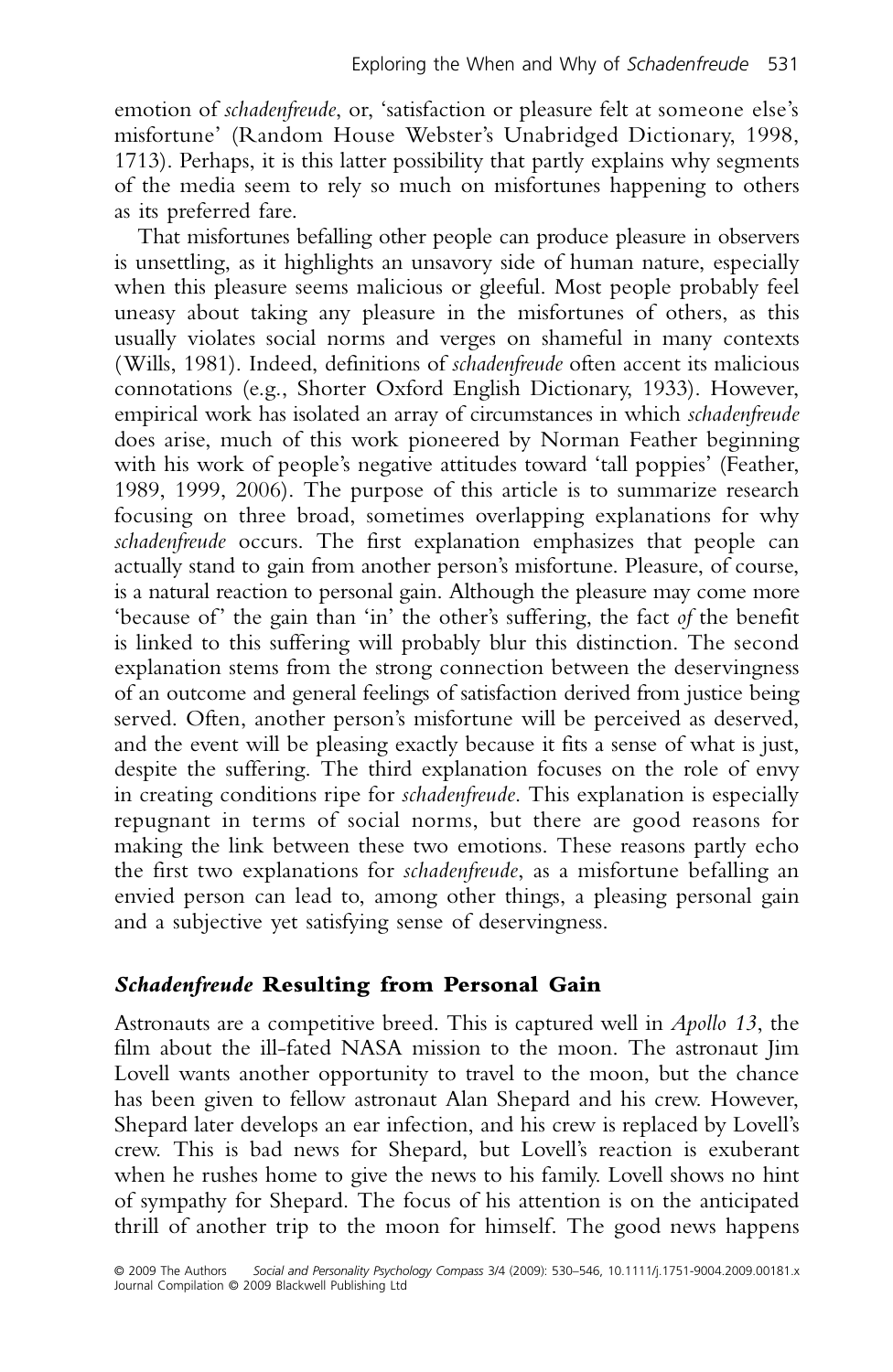as a result of *another person's pain*, as Shepard is frustrated, even angry. Yet, for Lovell, because the end result for him is something that he craved, he experiences joy (Howard, 1995).

The movie takes Lovell's perspective on this event, and as viewers, we largely feel what he feels. We recognize that in these kinds of situations, when a particular outcome is strongly desired, its value and gain largely propel a person's emotional reaction. The additional detail that the outcome is the result of another person's loss is a relatively pallid point and takes away little of the associated pleasure. At first blush, it might appear that there is usually little to gain from other people's suffering. Observing others in physical or emotional pain can be aversive in itself (e.g. Batson, 1994; Decety, Michalska, & Akitsuki, 2008; de Waal, 2008; Hoffman, 1981; Wispé, 1991). However, we may gain more often from misfortunes happening than it might seem. This might be especially true in competitive circumstances, not uncommon in everyday life. Furthermore, we may under-appreciate how great a proportion of situations in life contain competitive elements. Competitive situations bring out what is arguably a naturally rivalrous streak in most people – and set the table for pleasure when rivals suffer.

#### *Zero-sum competitions and group-level* schadenfreude

Pure examples of competition are 'zero-sum', meaning that that one person's gain or loss translates *exactly* into the loss or gain for oneself (Von Newmann & Morgenstern, 1944). Many competitive games are like this. For example, athletic contests tend to be zero-sum, as they almost always require a winner and a loser, which means that part of the joy of winning is intertwined with the fact that an opponent has lost. The competitive nature of sports extends to the outcomes for fans as well. Most sports fans would probably agree that sports are a part of life where *schadenfreude* over a rival team's loss can often come in a high octane grade (St. John, 2004). Why should fans have such strong emotional reactions?

Decades of research leads to the robust conclusion that people have a natural tendency to categorize themselves and others into ingroups or outgroups (Tajfel, 1972). In many cases, these categorizations are quickly cemented and arbitrary, yet are often consequential despite such arbitrary origins. Such categorizations and the strength of those categorizations can have a profound impact on how we experience group related events. When people strongly identify with an ingroup, they will tend to interpret events with respect to group rather than self-interest more narrowly defined (Mackie, Silver, & Smith, 2004). In a sense, the group becomes a part of the self, and the self becomes a part of the group. For many fans, reactions to the team's successes and failures are largely processed as if the person is part of the team and the team is a part of the person. Thus, wins and losses by the group are linked to self-evaluations and produce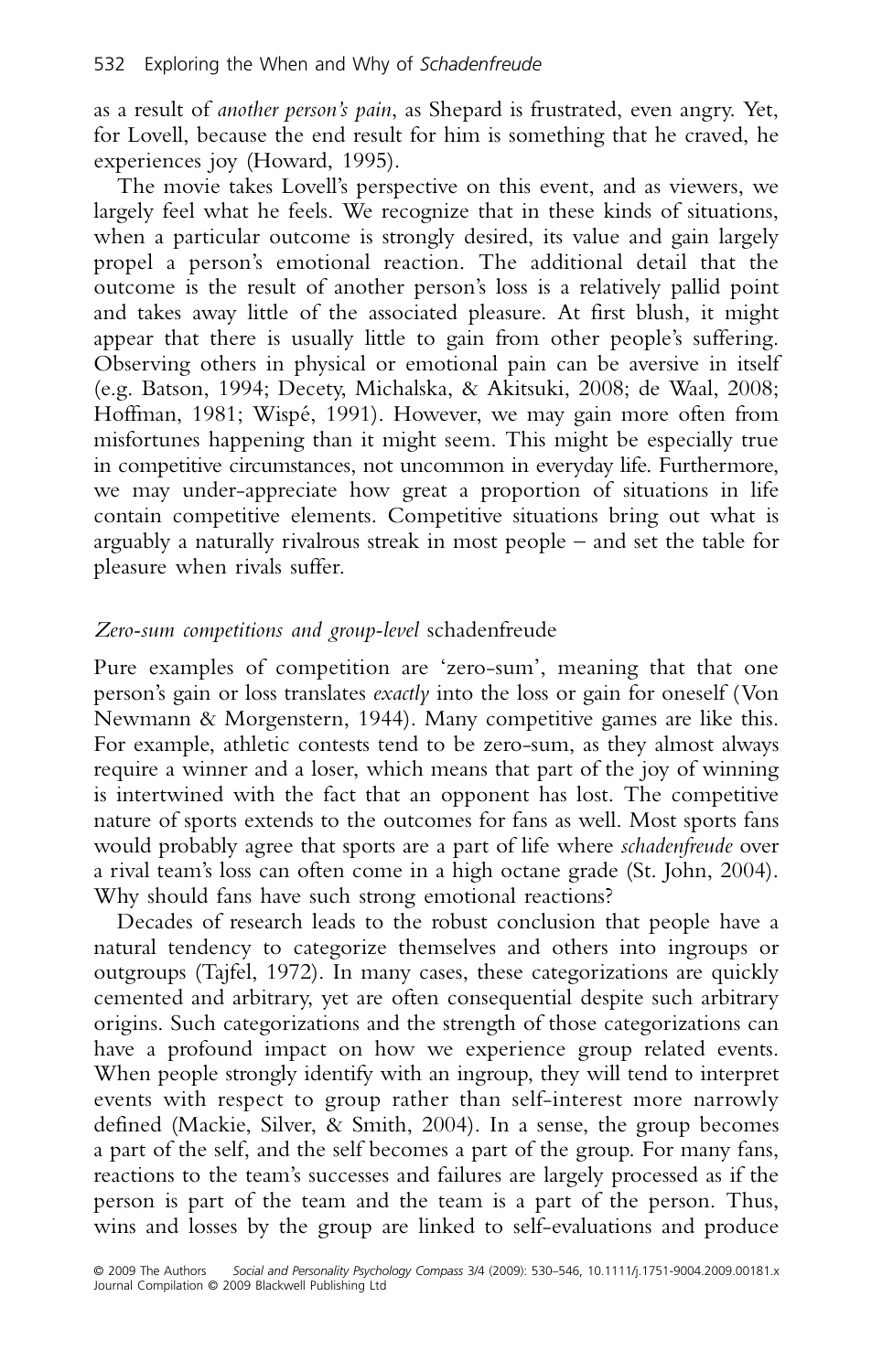either positive or negative emotions depending on the outcome (e.g. Cialdini et al., 1976; Hogg & Vaughan, 2002; Hogg & Williams, 2000; Reid & Hogg, 2005; Tajfel & Turner, 1979).

As fans, we may tend to think that most of our sports related emotions follow from a narrow focus on our team winning rather our rival losing. In this sense, the pleasure might seem more a function of one's own team winning alone and of the pride, for example, that this winning might produce, without regard to this coming at another team's expense. However, the logic of social identity theory requires that it takes two groups to tango. The thrill of winning means that some other team has lost. The thrill is linked inextricably with the fact of winning over another team. Pleasurable emotions such as pride in performance are strongly linked to the knowledge of superior relative performance (Smith, Eyre, Powell, & Kim, 2006; Webster, Duvall, Gaines, & Smith, 2003). Indeed, the meaning of a performance itself is largely defined by social comparisons (e.g., Festinger, 1954; Smith, 2000). Also, in sports a rival can lose to other teams, not just our own. Rival teams are actually much more frequently playing other teams than our own, creating at least the potential for them to lose to these other teams, and the loss of a rival team often means a gain in the standings for one's own team. As a result, misfortunes suffered by rival teams usually provide opportunities for *schadenfreude*, as interesting studies by Leach, Spears, Branscombe, and Doosje (2003) show clearly. Of course, other factors besides the rival status of a team will also play a role in how we react to its losing. Simply disliking another team will cause us to find its losing pleasing (e.g., Hareli & Weiner, 2002), just as liking another team will produce sympathy. Severe misfortunes probably are less pleasing than mild ones (e.g., Hareli & Weiner, 2002). However, generally, any sports fan will admit that a misfortune suffered by a rival team is a sure recipe for pleasure.

#### Schadenfreude *in politics*

Another breeding ground for *schadenfreude* is politics, a blood sport in its own right, where partisan instincts often carry the day more often than bipartisan desires. Misfortunes befalling opposing party candidates, ranging from sexual scandals to verbal gaffes, enhance the fate of one's own candidate or party. In the context of a political campaign, particularly as Election Day nears, many newsworthy events may be considered via their implications for victory or defeat of one's own side. This may be true even though a misfortune befalling an opponent may also create negative, undeserved consequences for people in general. As with sports, the obvious direct gain for the self may seem minimal. If one strongly identifies with a political party, however, then all events should be interpreted through the lens of ingroup gain, which, in the case of politics, might be considerable.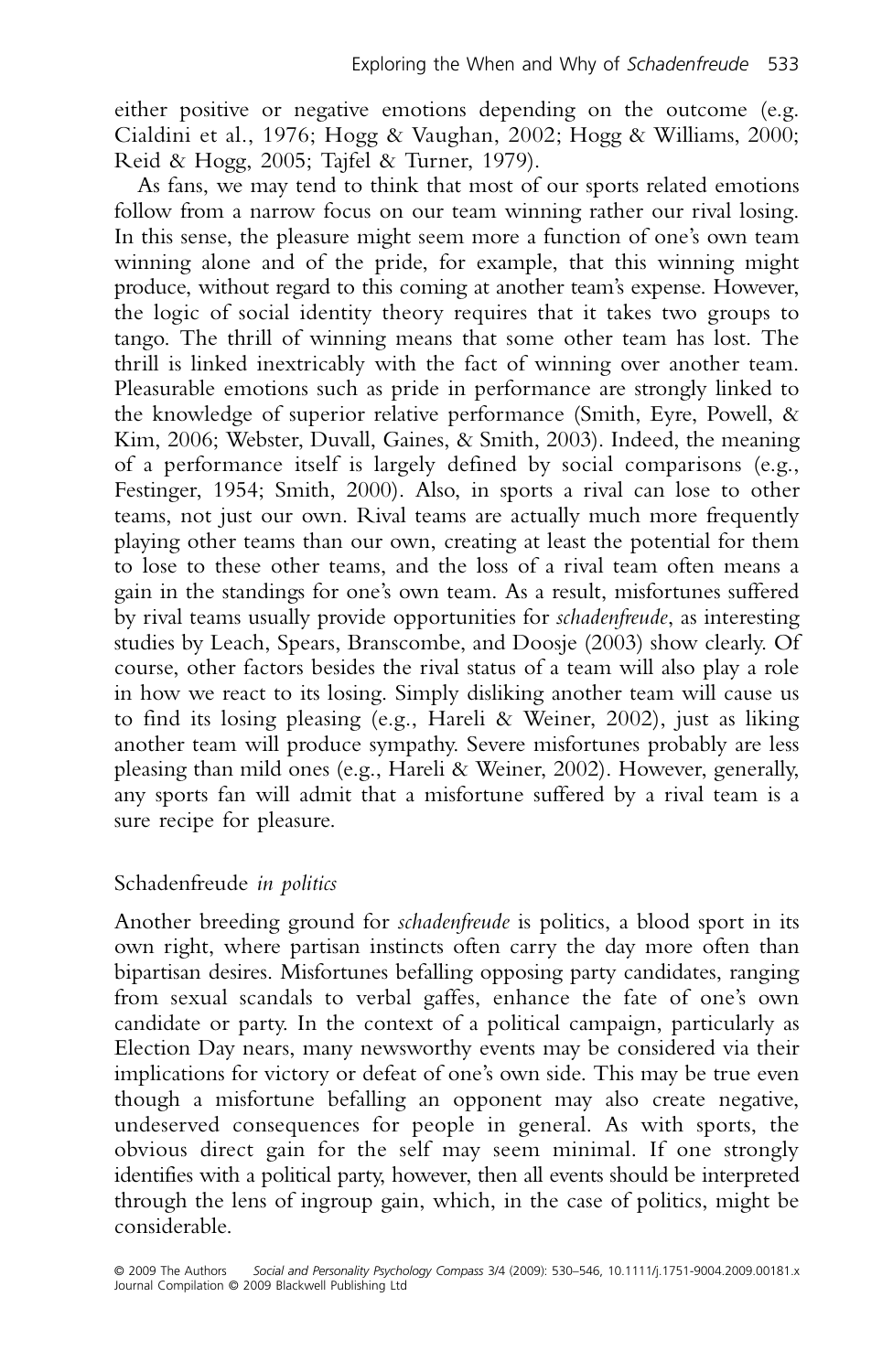It would hardly be surprising to learn that a scandal suffered by a political adversary creates *schadenfreude*, especially if one has reason to dislike this person (Hareli & Weiner, 2002). What is surprising is that, under some circumstances, *schadenfreude* might also occur when the misfortune is general and widespread in its negative effects. We tested this possibility in a series of studies (Combs, Powell, Schurtz, & Smith, forthcoming). In these studies, we first assessed students' political party affiliation and the intensity of their identification with their party. Then, sometime later, we gauged their reactions to news articles detailing three different types of misfortunes. Some were comic in nature, embarrassing either the Republican or Democratic Party (e.g., George W. Bush falling off his bicycle and John Kerry dressed in comical outfit during a tour at NASA). Others were objectively hurtful to innocent bystanders and also had implications for the outcome of an upcoming election (e.g., troop deaths in Iraq). A third type of misfortune was objectively hurtful to innocent bystanders and had implications for the outcome of the election, but also clearly stated that the misfortune could have objectively hurtful implications (e.g. widespread economic downturn). In the first study, the reactions were reported just before the 2004 U.S. Presidential Election; in the second study, just before the 2006 U.S. Midterm Election; and, in the third study during the 2008 Presidential primary season. We expected that party affiliation and how strongly individuals identified with their parties would predict the strength of the participants' *schadenfreude*.

Our expectations were confirmed. In Study 1, Democrats found the comic articles about Bush considerably more pleasing than did Republicans; the opposite pattern occurred for the comic articles about Kerry. This pattern was stronger for those highly identified with their party. More interesting was the reaction Democrats had to an article detailing a downturn in the national economy. Democrats read an article which noted that job growth had taken a considerable hit in recent months and that many people were out of a job. Democrats, especially those who strongly identified with their political party, reported considerable *schadenfreude* as a result of the event. Study 2, conducted just before the 2006 midterm election, produced a similar result, but in this case our participants reacted to a much darker and permanent tragedy. One of the articles reported a story in which a number of U.S. soldiers were killed by a roadside bomb in Iraq. Democrats reported that they experienced greater *schadenfreude* than Republicans, although, importantly, this pleasure was muted and reported in tandem with strong negative affect. In addition, Democrats who strongly identified with their political party reported significantly more *schadenfreude* than Democrats who did not strongly identify with their political party.

In the third study, we replicated these findings for an objectively negative event that we could attribute to *either* Republicans or Democrats. In the prior two time periods, most negative newsworthy events could largely be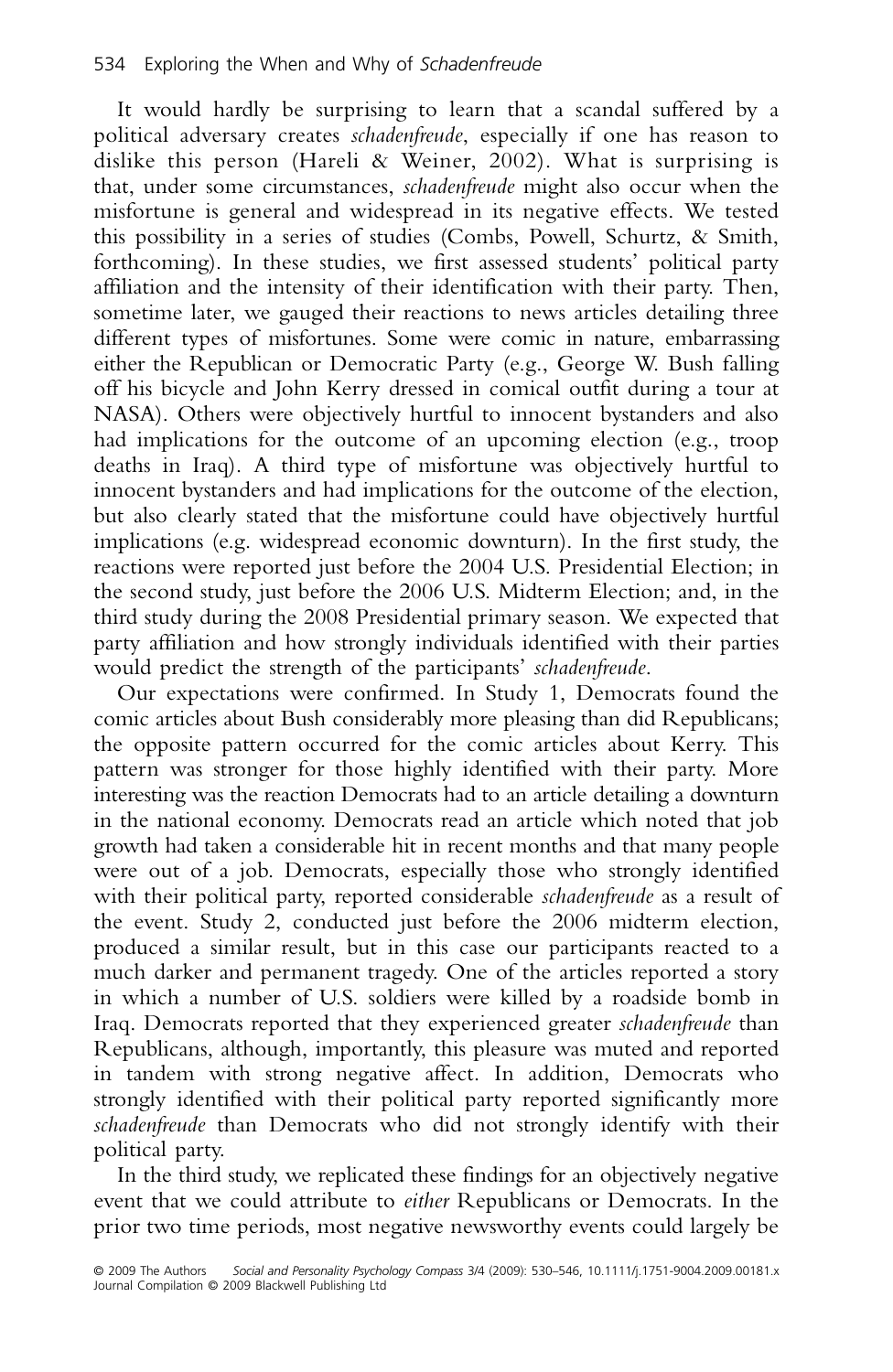attributed to Republicans: at the time, they controlled all branches of the elected federal government, making it difficult to find some politically related misfortune that could be 'pinned' on Democrats directly. However, for this third study, the time period was the late spring of 2008, when the presumptive nominees for both parties (John McCain for the Republicans and Barack Obama for the Democrats) had been largely decided. We created a news article which detailed a housing and economic crisis which was ostensibly caused by Obama or McCain. Across all conditions, the article made it clear that the candidate's misguided economic thinking had been a key factor in the cause of the misfortune. We also made it clear that the event was so severe that it would affect *all* Americans. Thus, we were able to cross party affiliation of the participant with the party affiliation of the person associated with the misfortune.

Participants reported *schadenfreude* as a result of the articles they read provided that the misfortune described in the article was caused by a politician of the opposing party. Furthermore, Republicans who strongly identified with their party were more likely to report *schadenfreude* as a result of the objectively negative misfortune ostensibly caused by Obama than were Republicans who did not strongly identify with their party. This pattern of findings was similar for Democrats when McCain appeared to have caused an objectively negative misfortune. Participants reported these feelings while simultaneously reporting that they understood innocent others as well as they themselves might be hurt by the misfortune.

Overall, these findings suggest that everyday life provides many opportunities for *schadenfreude.* A case can be made that an underappreciated proportion of misfortunes happening to other people produce a least a touch of *schadenfreude*. This claim follows from the general logic that largely explains the emergence of *schadenfreude* in the competitive realms of sports and politics; specifically, that we often gain from the misfortune of others.

#### *Social comparison benefits of misfortunes befalling others*

It is worth emphasizing that there are clear advantages to superiority, as well as disadvantages of inferiority. Not only are valuable resources at stake based on relative standing (e.g., Smith, Combs, & Thiekle, 2008), but there are also self-related feelings in the mix as well (e.g., Brickman & Bulman, 1977; Morse & Gergen, 1970). Most contemporary psychological perspectives on the self make the common sense observation that people are motivated to feel good about themselves, and this motivation is a primary drive of human behavior (Baumeister, 1991; Brown & Dutton, 1995; Sedikides & Strube, 1997; Taylor & Brown, 1988; Tesser, Millar, & Moore, 1988). One prime way individuals are able to feel good about themselves is to conclude or discover that they are better than others on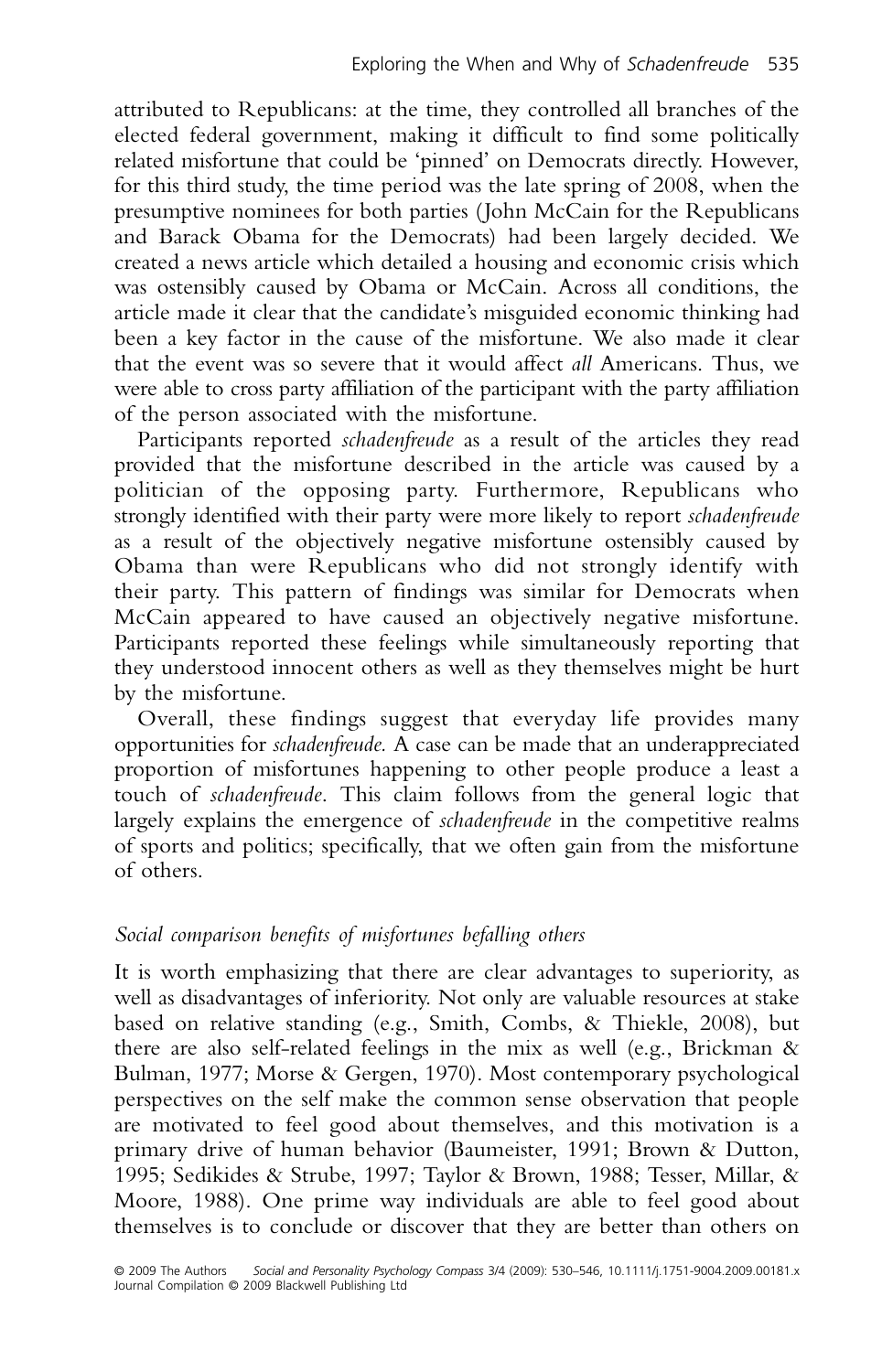valued attributes (Wills, 1981). Misfortunes happening to others, especially competitors, are one potential road to this positive feeling.

A recent series of studies by van Dijk, Ouwerkerk, Nieweg, van Koningsbruggen, and Wesseling (2009) supports the link between misfortunes happening to others and the boost in self-esteem that can occur as a result. In one study, participants read an interview with a student who was later found to have done a poor job on her thesis. Before reading the interview they completed a standard self-esteem scale. Participant's self-esteem predicted how much pleasure they felt after learning about the failure: the lower their reported self-esteem, the more pleasing the failure. A second study found that participants were more likely to find another person's failure pleasing when they themselves had failed at a task. A third study showed that this pattern was especially likely for people who had a chronic sense of low competence. In this study, the misfortune was watching a talent show contestant give a humiliating performance. Finally, autobiographical accounts of occasions in which people felt *schadenfreude* were associated with a boost in self-esteem. The upshot of these studies is that people often stand to gain psychologically from another person's misfortune. This seems generally true based on autobiographical accounts and especially true for people with low self-esteem or for people who have experienced a threat to their self-esteem.

### *Summary*

In sum, people often gain from misfortunes happening to others. This may be because many circumstances in life are fundamentally competitive. People gain from winning, and so they want to win. Psychologically, one can point to the significant benefits of superiority. *Schadenfreude* should be a natural, at least partial, reaction to the suffering of others – when such gains and benefits accrue from the suffering.

# *Schadenfreude* **Resulting from Deserved Misfortunes**

In Shakespeare's 'Hamlet', Rosencrantz and Guildenstern are given the mission by Claudius to betray Hamlet and murder him. But Hamlet outwits them, and they go to their own deaths instead. Hamlet takes pleasure in telling Horatio of how this came about, 'For 'tis the sport to have the enginer/Hoist with his own petar' (Shakespeare, 1601/1980, Hamlet III iv, p. 153). Why is it so satisfying, why is it such 'sport', when someone suffers the misfortune they had initially planned someone else? Perhaps the main reason is that it seems so fitting and deserved (e.g., Ben Ze'ev, 2000; Feather, 2006; Heider, 1958; Kristjánsson, 2006; Portmann, 2000). As personal justification for *schadenfreude*, deservingness has the advantage for seeming to be unrelated to self-interest. The person feeling it can appeal to general standards of what is just and fair. One might argue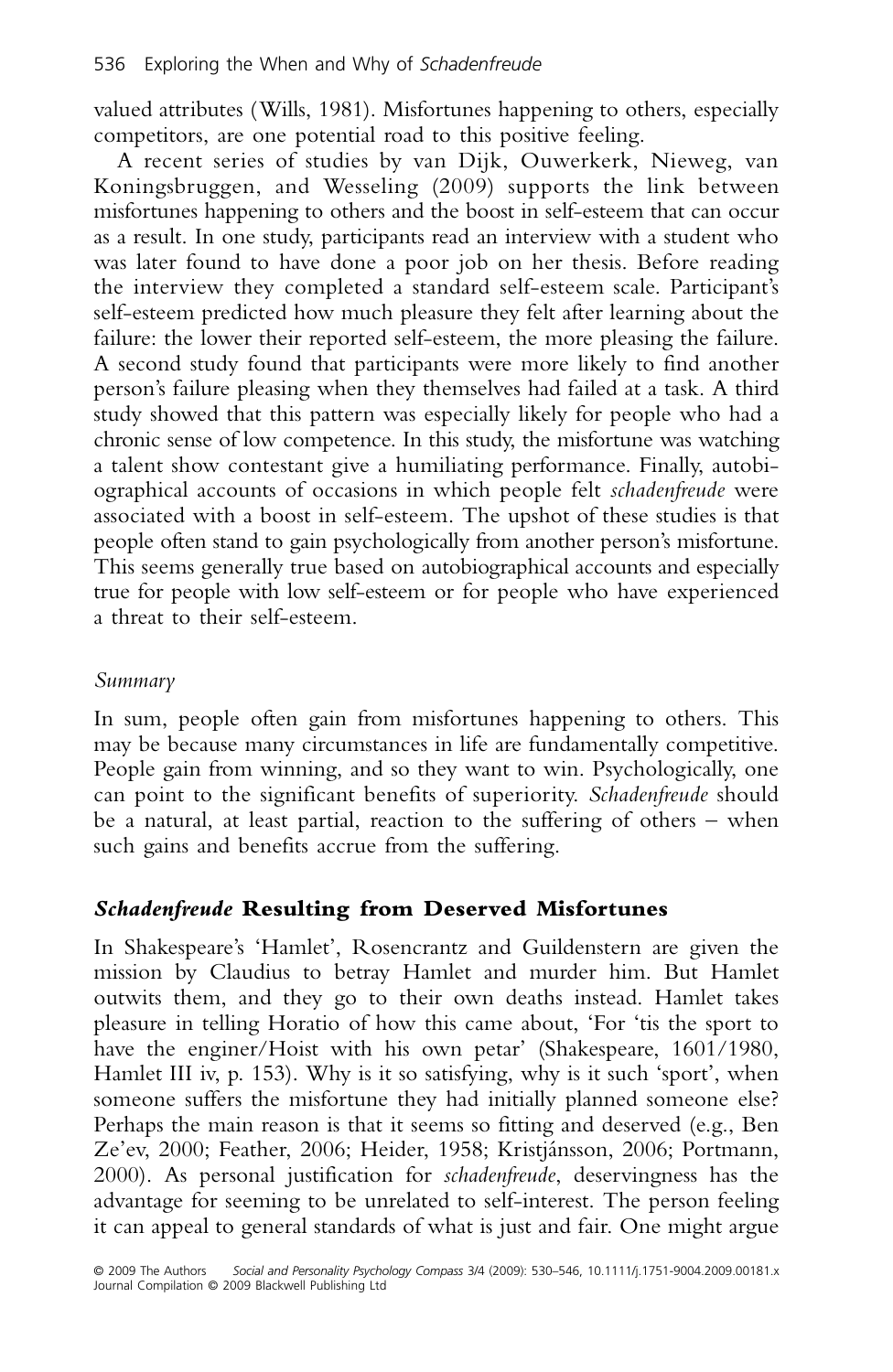that when *schadenfreude* is an 'emotional corollary of justice' (McNamee, 2007, p. 293), it is really righteous satisfaction and has little of the malicious overtones often associated with *schadenfreude* (Kristjánsson, 2006). Notwithstanding this important definitional question, deservingness may be the royal road to *schadenfreude*, as a persuasive series of theoretical and empiricial papers spearheaded by Norman Feather shows clearly (e.g., Feather, 1999, 2006; Feather & Sherman, 2002). Other studies further support Feather's work (van Dijk, Ouwerkerk, Goslinga, & Nieweg, 2005; Powell & Smith, 2009).

#### *Hypocrisy, deservingness, and* schadenfreude

One variant of a *schadenfreude*-producing misfortune that seems at least partly explained by deservingness are cases in which the misfortune is linked to the suffering person's hypocrisy. Certainly, examples of hypocrisy inspired *schadenfreude* are common in the popular press. Jimmy Swaggert is perhaps the crown prince of this category. This pioneer of televangelism not only preached about the consequences of sin, but he also made a habit of exposing people's sins, especially those sexual in nature. It turned out that Swaggart was the pot calling the kettle black, as it was revealed that he regularly visited prostitutes. In what is probably the most famous public confession in recent memory, Swaggart came before his congregation and television audience to acknowledge his sin and to ask for forgiveness. This was a humiliation for Swaggart, but, for most people, the image of Swaggart, his face twisted in pain and tears streaming down his cheeks was a source of mirth and of great humor. His behavior was high grade hypocrisy, and he only had it coming.

Why does a misfortune befalling a hypocrite seem so deserved, and therefore so pleasing? According to Newman (1986), hypocrisy is conceived of as 'simulation or feigning to be what one is not; the acting of a false part; especially, the assuming of a false appearance of virtue or religion' (p. 85). Hypocrites claim to behave one way when, in fact, they behave otherwise (Barden, Rucker, & Petty, 2005; Stone, Wiegand, Cooper, & Aronson 1997). Feather (2006), in his general model of deservingness and emotions, suggests that emotions following from judgments of deservingness result when the 'valence of the outcome fits with or is consistent with the valence of the action that led to it' (p. 40). Often, the misfortunes that hypocrites suffer involve being caught for the same immoral behavior that they claim not to engage in and which they criticize others for performing. The negative experience suffered by the hypocrite (getting caught, punished, embarrassed, etc.) has come about due to that individual's inconsistency between their statements and their actions, which is distasteful to others to begin with. Also, the hypocrite has engaged in an immoral action after judging the morality of others, which lends a sense of balance and symmetry to the outcome and to what brought about the outcome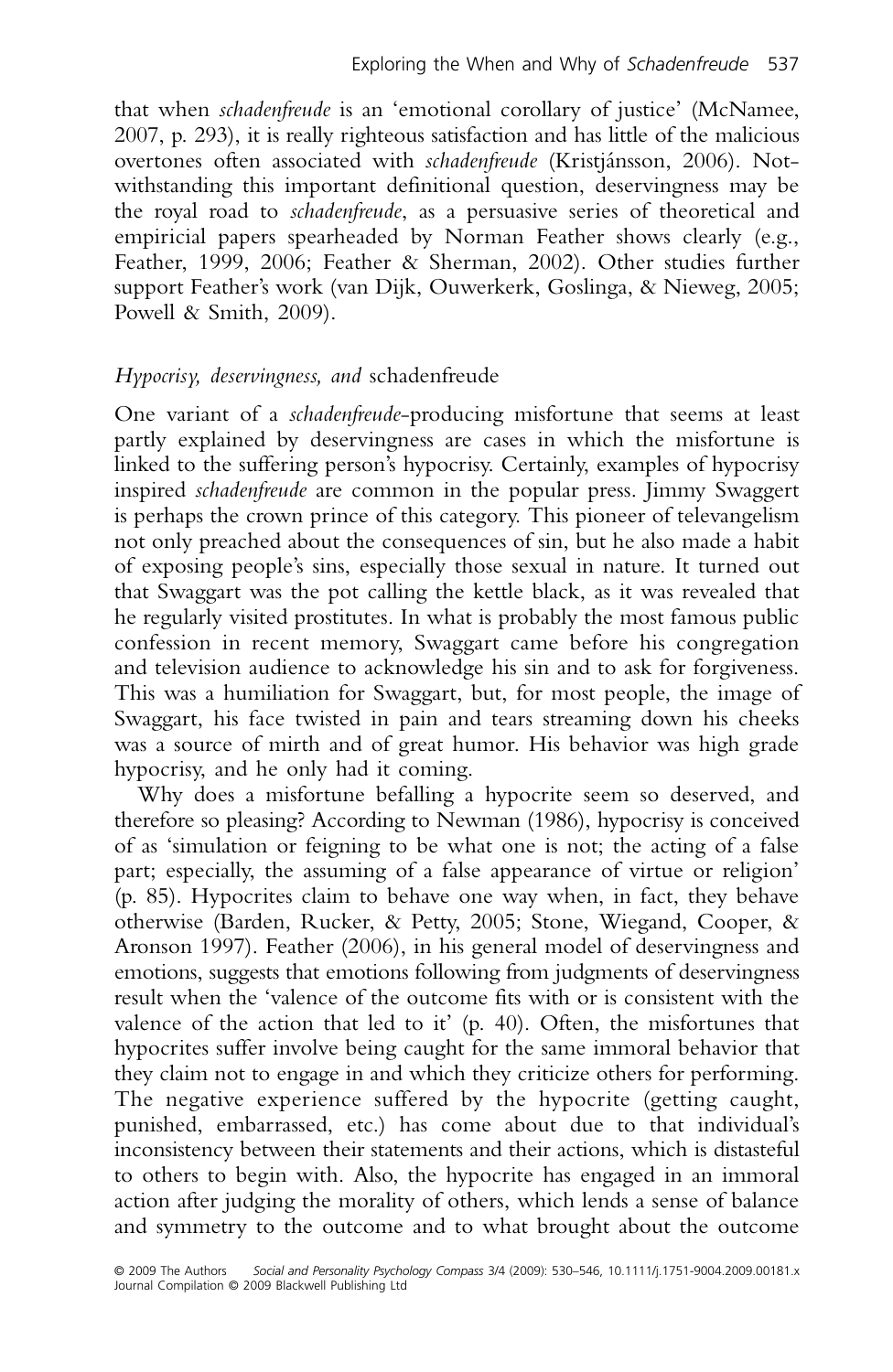(Heider, 1958). Furthermore, the initial moralizing statements by the hypocrite are likely to create resentment (Monin, 2007) and dislike from observers, reactions which should catalyze pleasure when the hypocrisy is exposed. Therefore, the negative experience, although it is painful for the hypocrite, should seem deserved (and pleasing) from an observer's perspective.

A sense of deservingness may come into play in yet another way. When hypocrites hoist themselves with their own petards, the symmetry of the immoral action matching the hypocrite's original moral position probably makes the outcome seem especially fitting and just. In this sense, it may satisfy in a 'poetic' way. Those punished suffer because of their own poor choices, thus reinforcing the notion of a just world and karmic retribution (e.g. Lerner & Miller, 1978). In addition, they have been discovered doing the behavior that they, often pompously, forbid others from doing, making their embarrassment all the richer. Such symmetry and balance, associated with moralizing people especially (Monin, 2007), should be inherently pleasant (Feather, 2006; Heider, 1958); it is 'poetic justice'.

In two studies (Powell & Smith, 2009), we examined the links between hypocrisy, deservingness, and *schadenfreude*. In the first study, participants read what appeared to be an Internet article based on an interview with a fellow student. This student mentioned being either an enthusiastic member of a campus organization aimed at reducing and exposing academic misconduct (high hypocrisy condition) or being in a French language club (low hypocrisy condition). In a second, follow-up article, participants read that the same student had been charged with plagiarizing. As expected, participants reported greater *schadenfreude* when the student's misconduct represented hypocritical behavior than when it did not. In addition, participants in the high hypocrisy condition reported that they felt the misfortune was more deserved.

A second study examined the role of the symmetry or match between the initial claims of hypocrites and their subsequent hypocritical behavior in producing *schadenfreude*. As in Study 1, we manipulated hypocrisy by changing whether or not the student being interviewed criticized others for plagiarizing in their initial interview. Participants then read a follow-up article that described the student being caught engaging in an immoral action and being placed on academic probation. In this follow-up article, we varied whether the misfortune-causing behavior matched the initial moralizing statement (i.e. criticizing others about plagiarizing and then getting caught plagiarizing) or was different from the initial statement (i.e. making the same critical statement against plagiarizing, but getting caught stealing). In both cases, the student spoke out against an immoral behavior of some kind and then was caught behaving immorally. Getting caught plagiarizing and stealing are also *both* deserved misfortunes, as both cheating and stealing are actions the student chooses to engage in, and any punishment has been brought about by his or her own immoral actions. However, we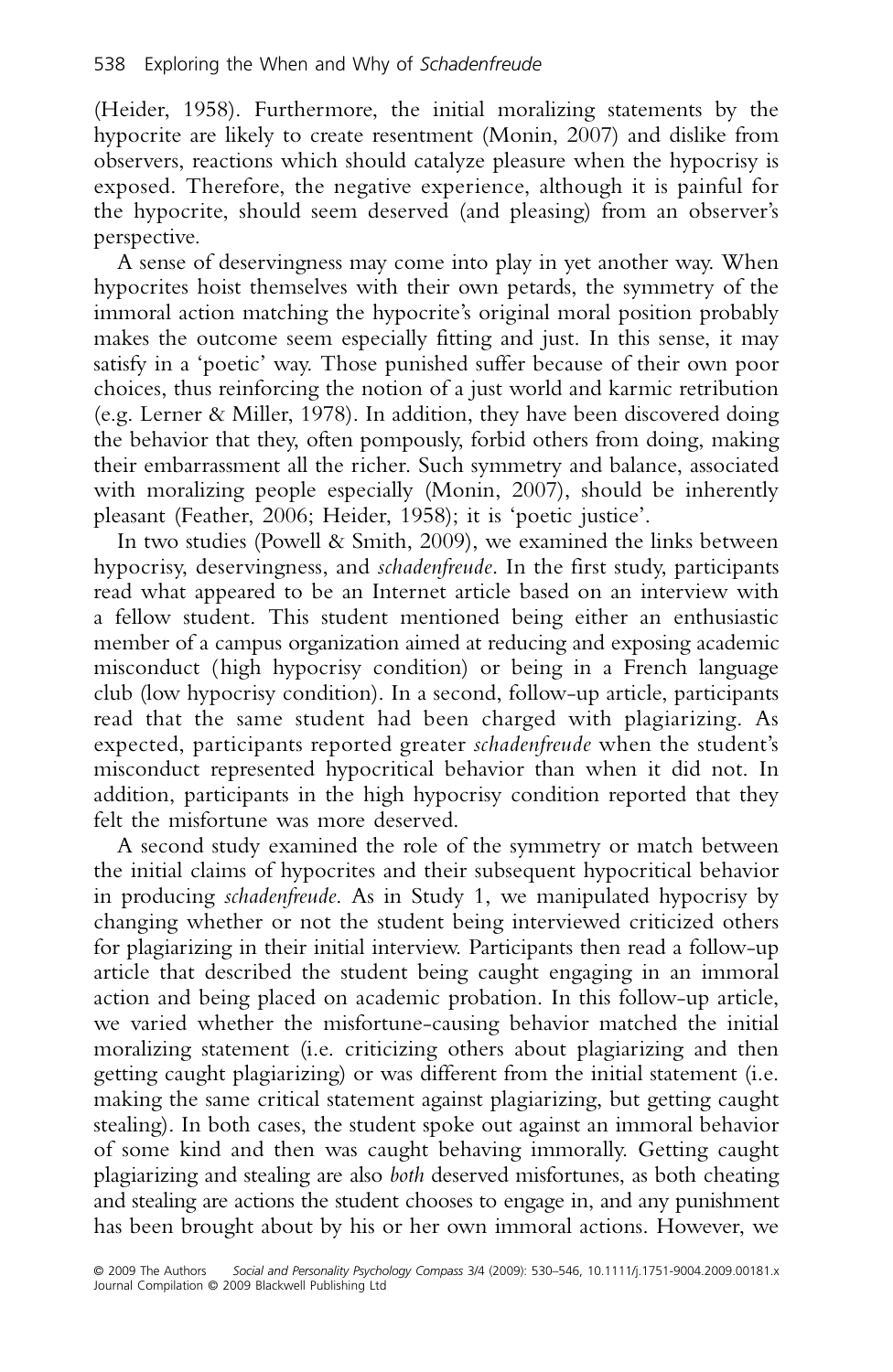expected that when the student's immoral action matched their initial moral statement, that this would lead to greater reports of hypocrisy, deservingness, and *schadenfreude* than when the actions were unsymmetrical.

In the low hypocrisy condition, when the target student had not previously criticized others for plagiarizing, participants reacted similarly to the two transgressions (plagiarizing and stealing). They felt equivalent *schadenfreude* when the students got caught and perceived that the misfortunes were equally deserved. In the high hypocrisy condition, however, participants perceived more hypocrisy when the target student was caught for the same transgression he or she had criticized others for committing than when it was a different, but equivalently immoral transgression. Importantly, participants also felt more *schadenfreude* in the matched, symmetric condition compared to the unmatched, unsymetric condition.

#### *Summary*

Deservingness clearly plays a major role in explaining many instances of *schadenfreude*. It has the added bonus for the observer of the misfortune of allowing the pleasure to seem unrelated to self-interest. Deserved misfortunes seem to satisfy people's preference for balance and symmetry. Deserved misfortunes may have a satisfying kind poetry to them. An exemplar of this general notion is when hypocrites suffer by committing the same immoral behaviors they have self-righteously accused other of committing.

# *Schadenfreude* **Resulting from Envy**

An early episode of The Simpsons, 'When Flanders Failed,' explores the theme of envy and *schadenfreude*. Homer Simpson is deeply envious of his neighbor, Ned Flanders, who not only has desirable material possessions but is also morally superior. Flanders announces at a backyard barbecue that he will be starting a business venture called the 'Leftorium' that will sell products designed to make life easier for people who are left-handed. In Homer's envy-filtered view, it is a 'stupid' idea and, when he get the larger part of the wishbone from the turkey carcass, he gleefully imagines the business failing. And, when the business does start failing, this in fact makes Homer happy. Lisa notes her Dad's *schadenfreude* during a family dinner (Vitti & Reardon, 1991):

**Lisa**: Dad, do you know what *schadenfreude* is?

**Homer** (sarcastically): No, I do not know what *schadenfreude* is. Please tell me because I'm dying to know.

**Lisa**: It's a German word for shameful joy, taking pleasure in the suffering of others.

It turns out that the creators of the Simpsons are part of long tradition of scholarship linking envy in a singular way with *schadenfreude*. In Plato's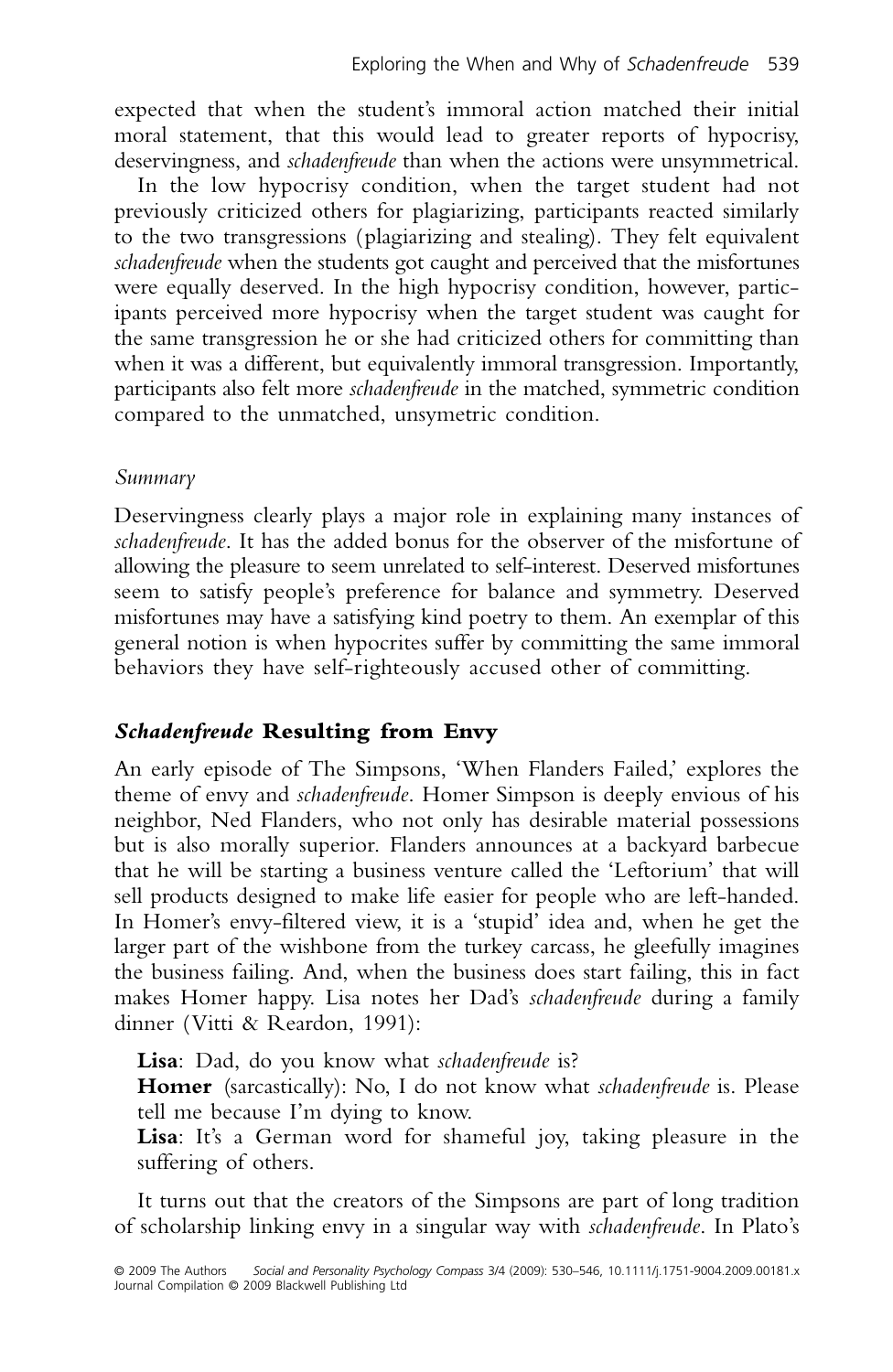*Philebus*, Socrates suggests that 'the envious man finds something in the misfortunes of his neighbors at which he is pleased' (p. 113). Envy is a painful emotion, and the sources of this pain, superiority in another, presents an opportunity for pleasure – if a misfortune befalls the envied person. Aristotle (367–322 B.C.E./1992) also linked envy with *schadenfreude*.

Clearly, one reason that envy should lead to *schadenfreude*, if the envied person suffers, relates to the first theme of this article: that pleasure should follow from personal gain. There are potential social comparison benefits behind any misfortune to the extent that it represents downward comparison and the boost to self-evaluation that might follow. Envy, like *schadenfreude* generally, should be most frequently experienced in competitive, zero-sum situations (e.g., Foster, 1972; Sullivan, 1956). A misfortune befalling the envied person is likely to lead to competitive gain as well as the relief from the unpleasant emotion of envy itself (van Dijk et al., 2005). The unpleasant nature of envy and its other unappealing feature (e.g., feelings of inferiority, resentment) can be painful and perseverating (Smith, Combs, & Thiekle, 2008) and thus its reduction or removal should be pleasing. An associated result is the transforming of a threat to self-evaluation to a possible boost in self-evaluation. Envy represents the polar opposite of a downward comparison (e.g., Heider, 1958; Salovey & Rodin, 1984; Smith, 2000), but a misfortune befalling an envied person is potentially transforming, by turning the offending comparison upside down.

If any downward comparison has potential to boost the self, it should be all the more likely when the self-worth has been initially compromised by invidious comparison (Wills, 1981). For example, research by Leach and Spears (2008) revealed that participants whose university was made to seem inferior to another school felt more *schadenfreude* when a third, rival school suffered an academic defeat. Thus, to the extent that an invidious comparison creates a sense of inferiority, a misfortune befalling the envied person should be all the more pleasing.

#### *Subjective sense of injustice in envy*

Definitions of envy often include an ingredient of resentment, in the sense that the envied person can seem undeserving of his or her advantage (e.g., Ben-Ze'ev, 2000; Heider, 1958; Smith, 1991). Although it is difficult to disentangle such resentful feelings in envy from resentment proper (D'Arms & Kerr, 2008; Leach, 2008; Miceli & Castelfranchi, 2007; Rawls, 1971; Smith, 1991; Smith & Kim, 2007), this prevalent aspect of invidious feelings suggests another reason why envy should lead to *schadenfreude* if the envied person suffers: to the extent that envy contains resentment, the misfortune will also seem deserved. As we outlined above, deservingness is a strong predictor of *schadenfreude*, perhaps the strongest (Feather, 1994, 2006; Feather & Sherman, 2002; Portman, 2000).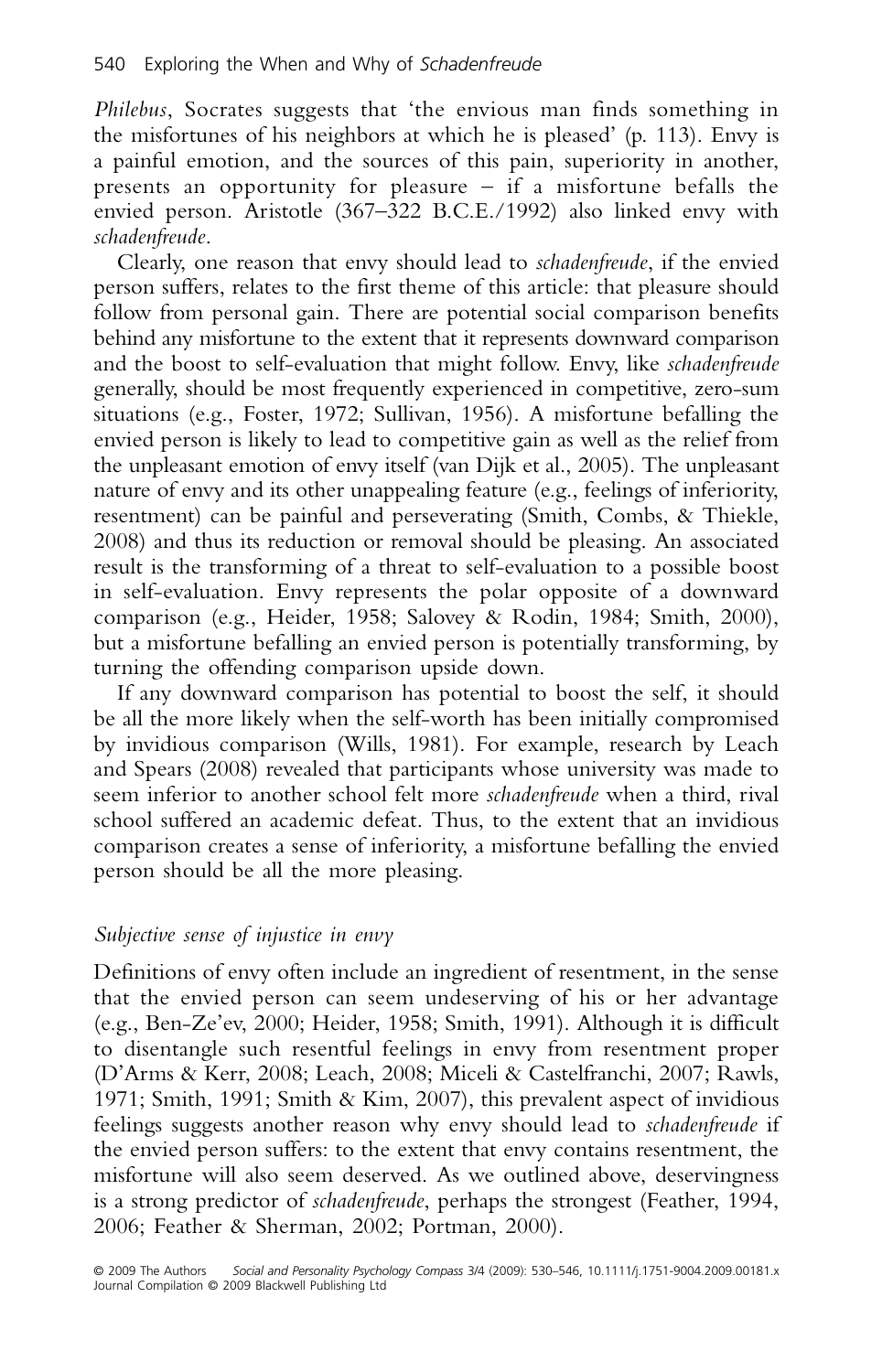#### *The hostile aspect of envy*

Not only do people feeling envy feel discontent and often inferior because of the desired advantage enjoyed by envied person but, typically, they also feel ill will toward the envied person. They would just as soon that no one has the advantage if they themselves are denied it (Smith  $\&$ Kim, 2007). There are number of possible explanations for this hostility (see Smith & Kim, 2007, for a review), but regardless of the particular causes of this hostility, it is a defining feature of envy. Furthermore, it is yet another reason for expecting a misfortune befalling an envied person to be pleasing. It is natural for negative, hostile feelings directed toward other people to coexist with a desire to have negative events happen to them (e.g., Heider, 1958), as Hareli and Weiner (2002) show.

A number of studies support claims that envy has a strong link with *schadenfreude* (see Powell, Smith, & Schurtz, 2008, for a review). In one early study (Smith, Turner, Garonzik, Leach, Urch-Druskat, & Weston, 1996), we asked participants to watch a video interview of either an enviable (high GPA, notable wealth, and impressive achievements) or average student (average GPA, average financial situation, and unimpressive achievements) who described plans for applying to medical school. During a pause at the end of the interview, we assessed their affective reactions to the interview. At the end of the interview, an epilogue announced that the student had been arrested for stealing amphetamines from a research lab and therefore was compelled to delay his plans for medical school. Finally, we assessed their affective reactions a second time. As expected, participants reported that the misfortune befalling the enviable student was more pleasing than when it happened to the average student. Furthermore, the envy created by this manipulation (assessed during the pause in the interview and before the misfortune) mediated this effect. Finally, participants who reported higher scores on a measure of dispositional envy, completed before viewing the interview, were more likely overall to find the misfortune pleasing. A second study (Brigham et al., 1997), using a similar methodology, replicated the effect for the envy manipulation. The study also showed that it occurred for *both* deserved and undeserved misfortunes. Thus, envious feelings were powerful enough to produce *schadenfreude* following a misfortune, even if the suffering person did not deserve the misfortune.

Although these studies supported the importance of envy in explaining some instances of *schadenfreude*, the full empirical picture is mixed with some research adding further support (e.g. van Dijk et al., 2005; van Dijk, Ouwerkerk, Goslinga, Nieweg, & Gallucci, 2006) and others failing to find support (Feather & Sherman, 2002; Hareli & Weiner, 2002). In a third study (Powell, 2009), we revisited the question of envy and *schadenfreude*. Participants read what they believed to be internet articles detailing interviews with fellow students. As in our earlier studies, the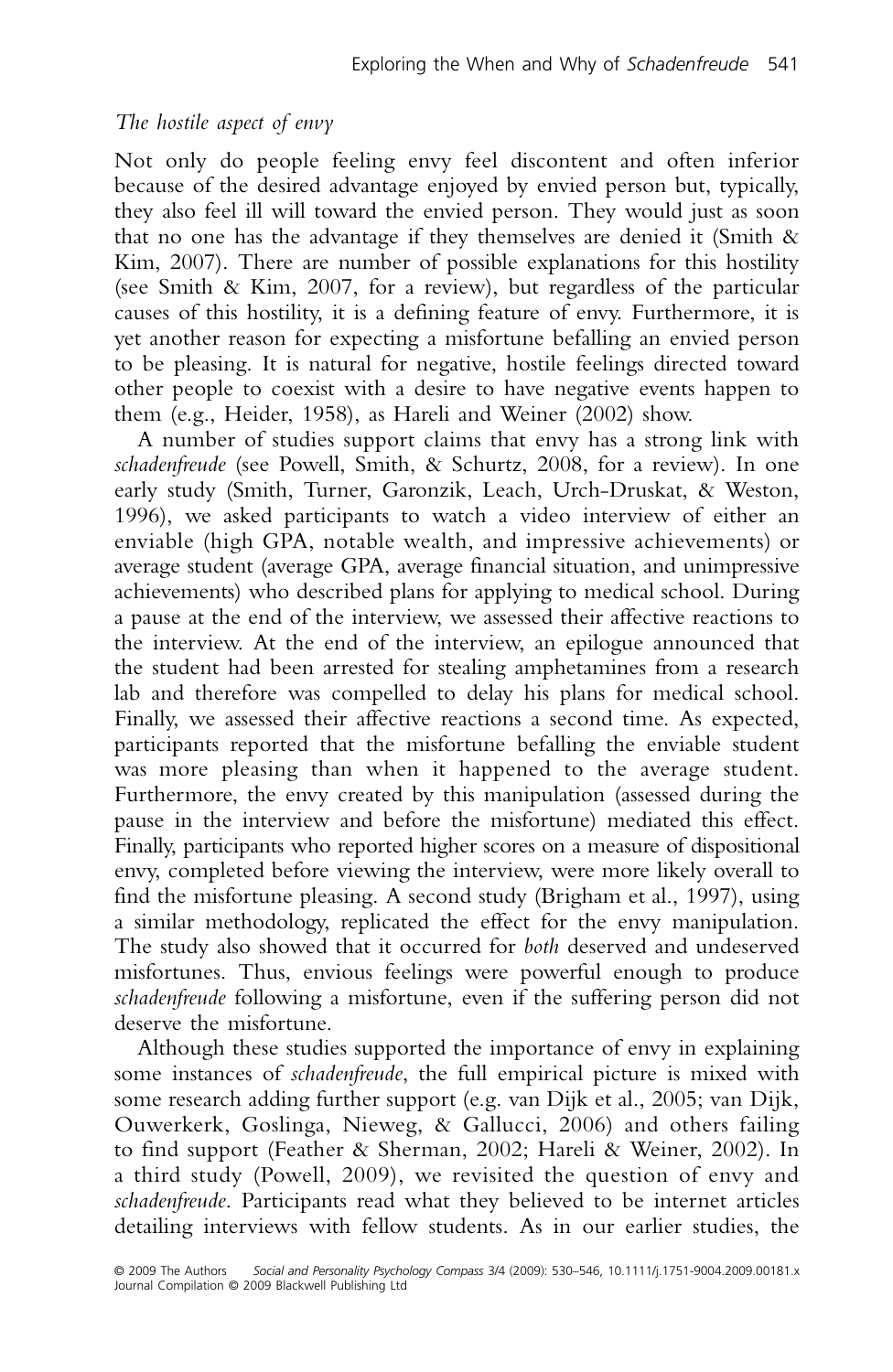student's responses to interview questions were manipulated so that the student appeared either enviable or not. We also manipulated whether the student appeared likable or not, and we also manipulated whether the misfortune appeared deserved or not.

As expected, each of the manipulations succeeded in creating *schadenfreude*. Participants reported more *schadenfreude* when an enviable peer suffered the misfortune than when the average person did; the disliked student's misfortune was also more pleasing than the liked student's misfortune; and the deserved misfortune was more pleasing than the less deserved one. Furthermore, envy mediated the relationship between the manipulation of envy and feelings of *schadenfreude*, feelings of dislike mediated the relationship between the manipulation of dislike and feelings of *schadenfreude*, and feelings of deservingness mediated the relationship between the manipulation of deservingness and feelings of *schadenfreude.*

Additional tests of mediation were also revealing. We expected that the manipulations of dislike and of deservingness would produce no effects on envy, and, this was the case. Envy also played no mediational role in explaining the effects of these two manipulations on *schadenfreude*. Dislike and deservingness each lead to increased *schadenfreude* but not because these characteristics affected feelings of envy. However, the manipulation of envy affected reports of envy *as well as* reports of dislike and deservingness. Indeed, if feelings of dislike, hostility and deservingness are part of (or sometimes by-products of) envy, then feelings of dislike and deservingness might also be created by a manipulation of envy. Additional mediational analysis showed that feelings of dislike and feelings of deservingness were both significant mediators between the manipulation of envy and *schadenfreude.*

#### *Summary*

These findings clearly support the many scholarly claims that envy can be a cause of *schadenfreude*. Superiority in others does not always create envy, but when it does, it creates conditions ripe for *schadenfreude*, if the envied person suffers. These findings also replicated prior research linking dislike as well as deservingness with *schadenfreude* and hint at why dislike and deservingness can be construed as both separate and overlapping with envy as causes of *schadenfreude*. The effect of the manipulation of envy on *schadenfreude* was mediated by the measure of envy, as well as by the measures of dislike and deservingness. However, again, the manipulations of dislike and deservingness had no effects on envy, although they had effects on feelings of dislike and deservingness respectively. Envy includes a mix of feelings (e.g., inferiority, dislike, and resentment) that probably explains why it should have a close link with *schadenfreude*, even though these ingredients can have their own separate links with *schadenfreude* independent of an invidious context.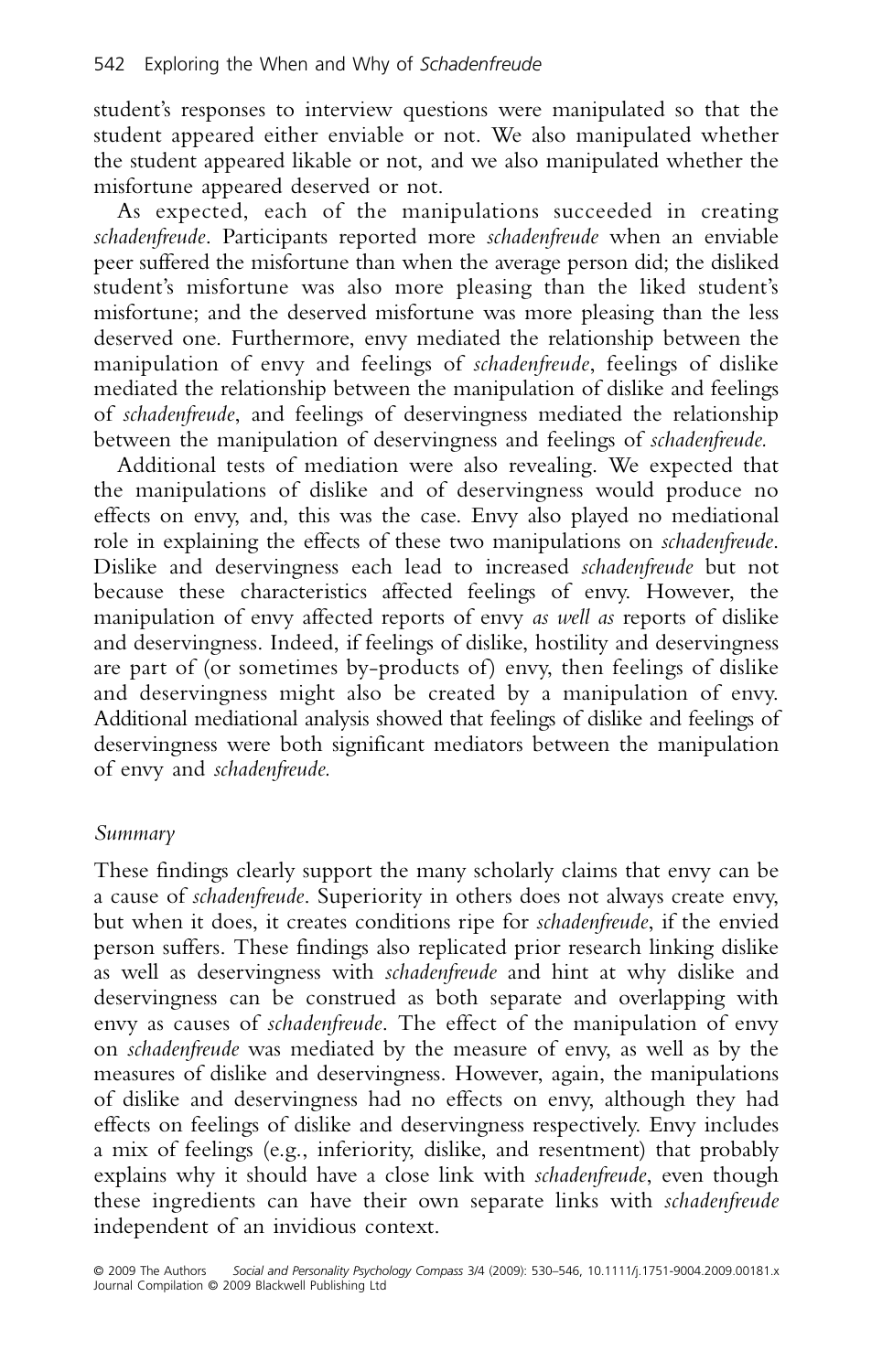# **Conclusion**

The German philosopher, Schopenhauer (1851/2007), famously called *schadenfreude* the worst emotion of which humans were capable. We do not wish to claim that this emotion is the typical response to the misfortunes of others. Furthermore, people may feel pleasure over another person's misfortune, but have no desire to sadistically engineer this misfortune. Nonetheless, the empirical work we have reviewed reveals at least three circumstances in which it can arise. The first circumstance emphasizes that people often gain from another person's misfortune, and, when they do, pleasure should result. Studies in the competitive realms of sports and politics highlight this process. The second circumstance recognizes the strong link between the deservingness of a misfortune and the emotional satisfaction produced by such deservingness. The pleasure arising when people observe hypocrites suffering for actions that have criticized others for performing is one example. The third circumstance highlights the long-standing scholarly tradition linking envy with *schadenfreude*. Envy, because it can entail feelings of inferiority, hostility, and resentment, primes the envying person for pleasure if the envied person suffers. Envy is strongly linked with *schadenfreude* because in contains ingredients that, in similar forms, also produce *schadenfreude* outside of an invidious context. S*chadenfreude* may not be the prettiest emotion, and we might not always want to admit feeling it, but it is clear that conditions arise that cause it to flourish.

# **Short Biography**

Richard Smith is a professor of psychology at the University of Kentucky. He received his Ph.D. in social psychology at the University of North Carolina at Chapel Hill. He has published empirical articles on social comparison processes, attribution theory, and various social emotions, such as envy and *schadenfreude*.

Caitlin A. J. Powell researches how social comparisons and social identity can influence social emotions, as well as how social comparison targets and group membership can influence self-evaluations, self-esteem, and affective responses. She is a contributing author to the recently published *Envy: Theory and Research* (Richard H. Smith, editor), and has co-authored papers in *Self and Identity, Journal of Experimental Social Psychology*, and *British Journal of Social Psychology*. She is currently finishing her PhD at the University of Kentucky and has accepted a faculty position at Georgia College and State University in the fall semester of 2009.

David J. Y. Combs is a fifth year graduate student working with Dr. Richard H. Smith at the University of Kentucky. He has obtained an MA from the University of Kentucky as well as a certification in political psychology from Stanford University. His current research interests include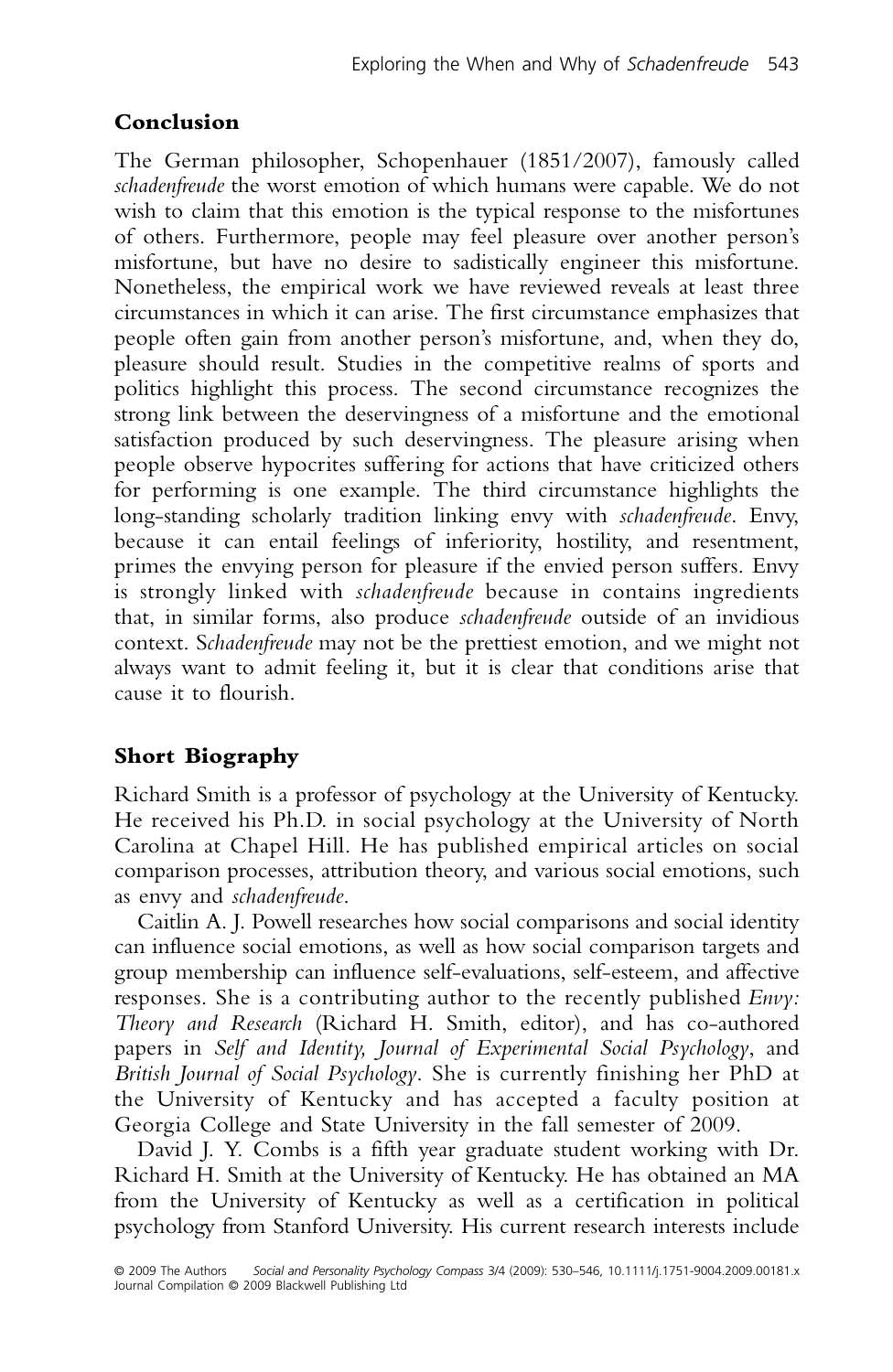perceptions of politicians, emotional reactions to political events (e.g., misfortunes), humiliation, and religious doubt.

David Schurtz is a third year graduate student working with Dr. Richard H. Smith at the University of Kentucky. Previously, he received his MA degree from the Experimental Psychology program at Towson University where he worked with Justin Buckingham. His current research interests include social comparison processes, self-serving biases, social emotions and their relationship to aggression and altruism, and *schadenfreude* in politics and sports.

#### **Endnote**

\* Correspondence address: Richard H. Smith, University of Kentucky, Kastle Hall, Lexington, Kentucky 40506, USA. Email: rhsmit00@uky.edu

# **References**

- Aristotle (1992). *The art of rhetoric* (H. Lawson, Trans.). London, UK: Penguin Classics. (Original work published 367–322 B.C.E.)
- Barden, J., Rucker, D. D., & Petty, R. E. (2005). Saying one thing and doing another: Examining the impact of event order on hypocrisy judgments of others. *Personality and Social psychology Bulletin*, **31**, 1463–1474.
- Batson, C. (1991). *The Altruism Question: Toward a Social-psychological Answer*. Hillsdale, NJ: Lawrence Erlbaum Associates, Inc.
- Batson, D. M. (1995). Prosocial motivation: Why do we help others? In A. Tesser (Ed.), *Advanced Social Psychology*. Boston, MA: McGraw Hill.
- Baumeister, R. (1991). The self against itself: Escape or defeat? In R. C. Curtis (Ed.), *The Relational Self: Theoretical Convergences in Psychoanalysis and Social Psychology* (pp. 238–256). New York, NY: The Guilford Press.
- Ben Ze'ev, A. (2000). *The Subtlety of Emotions*. London, UK: Bradford Books.
- Brickman, P., & Bulman, R. (1977). Pleasure and pain in social comparison. In J. M. Suls & R. L. Miller (Eds.), *Social Comparison Processes: Theoretical and Empirical Perspectives* (pp. 149– 186). Washington, DC: Hemisphere.
- Brigham, N. L., Kelso, K. A., Jackson, M. A., & Smith, R. H. (1997). The roles of invidious comparisons and deservingness in sympathy and *Schadenfreude*. *Basic and Applied Social Psychology*, **19**, 363–380.
- Brown, J. D., & Dutton, K. A. (1995). The thrill of victory, the complexity of defeat: Selfesteem and people's emotional reactions to success and failure. *Journal of Personality and Social Psychology*, **68**, 712–722.
- Cialdini, R. B., Borden, R. J., Thorne, A., Walker, M. R., Freeman, S., & Sloan, L. R. (1976). Basking in reflected glory: Three (football) field studies. *Journal of Personality and Social Psychology*, **34**, 366–375.
- Combs, D. J. Y., Powell, C. A. J., Schurtz, D. R., & Smith, R. H. (forthcoming). Politics and *Schadenfreude*: The sometimes happy thing about a poor economy and death.
- D'Arms, J., & Kerr, A. D. (2008). Envy in the psychological tradition. In R. H. Smith (Ed.), *Envy: Theory and Research*. New York, NY: Oxford University Press.
- de Waal, F. B. M. (2008). Putting the altruism back in altruism: The evolution of empathy. *Annual Review of Psychology*, **59**, 279–300.
- Decety, J., Michalska, K. J., & Akitsuki, Y. (2008). Who caused the pain? An fMRI investigation of empathy and intentionality in children. *Neuropsychologia*, **46**, 2607–2614.
- Feather, N. T. (1989) Attitudes towards the high achiever: The fall of the Tall Poppy. *Australian Journal of Psychology*, **41**, 239–267.
- Feather, N. T. (1994). Human values and their relation to justice. *Journal of Social Issues*, **50**, 129–151.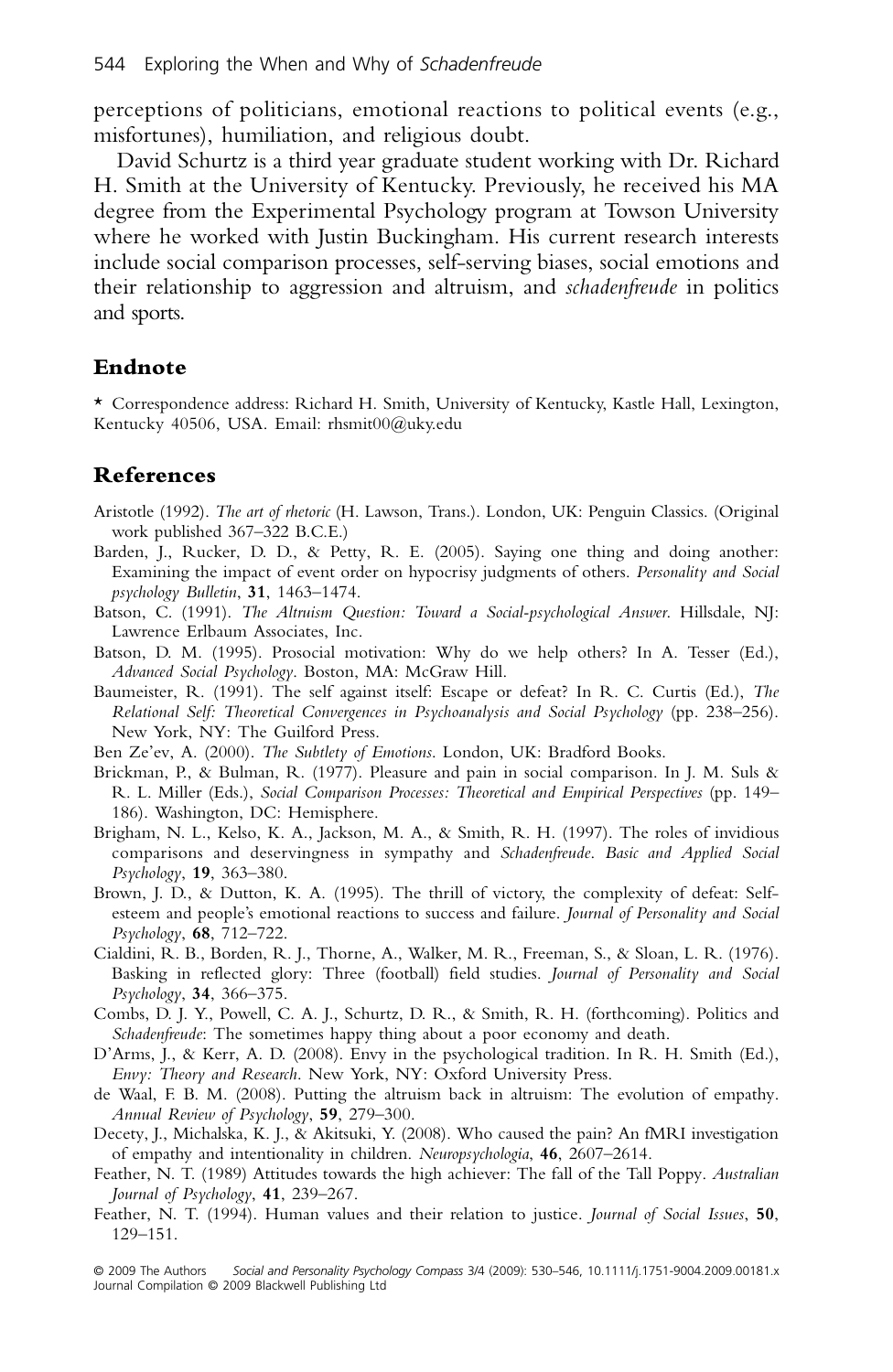- Feather, N. T. (1999). *Values, Achievement, and Justice: Studies in the Psychology of Deservingness*. New York, NY: Kluwer Academic/Plenum Press.
- Feather, N. T. (2006). Deservingness and emotions: Applying the structural model of deservingness to the analysis of affective reactions to outcomes. *European Review of Social Psychology*, **17**, 38–73.
- Feather, N. T., & Sherman, R. (2002). Envy, resentment, *schadenfreude*, and sympathy: Reactions to deserved and undeserved achievement and subsequent failure. *Personality and Social Psychology Bulletin*, **28**, 953–961.
- Festinger, L. (1954). A theory of social comparison processes. *Human Relations*, **7**, 117–140.

Foster, G. (1972). The anatomy of envy. *Current Anthropology*, **13**, 165–202.

- Hareli, S., & Weiner, B. (2002). Dislike and envy as antecedents of pleasure at another's misfortune. *Motivation and Emotion*, **26**, 257–277.
- Heider, F. (1958). *The Psychology of Interpersonal Relations*. New York, NY: John Wiley & Sons, Inc.
- Hoffman, M. (1981). Is altruism part of human nature? *Journal of Personality and Social Psychology*, **40**, 121–137.
- Hogg, M. A., & Williams, K. D. (2000). *Group dynamics: Theory, research, and practice*. London, UK: Blackwell.
- Hogg, M. A., & Vaughan, G. M. (2002). *Social Psychology*, 3rd edn. London, UK: Prentice Hall.
- Howard, R. (Producer & Director). (1995). *Apollo 13* [Motion Picture]. Los Angeles, CA: Universal Pictures.
- Kristjánsson, K. (2006). *Justice and Desert-based Emotions*. Burlington, VT: Ashgate.
- Leach, C. W. (2008). Envy, inferiority, and injustice: Three bases of anger about inequality. In R. H. Smith (Ed.), *Envy: Theory and Research*. New York, NY: Oxford University Press.
- Leach, C. W., & Spears, R. (2008). A vengefulness of the impotent: The pain of ingroup inferiority and *schadenfreude* toward a successful outgroup. *Journal of Personality and Social Psychology*, **95**, 1383–1396
- Leach, C. W., Spears, R., Branscombe, N. R., & Doosje, B. (2003). Malicious pleasure: *Schadenfreude* at the suffering of another group. *Journal of Personality and Social Psychology*, **84**, 923–943.
- Lerner, M. J., & Miller, D. T. (1978). Just world research and the attribution process: Looking back and ahead. *Psychological Bulletin*, **85**, 1030–1051.
- Mackie, D. M., Silver, L. A., & Smith, E. R. (2004). Intergroup emotions: Emotion as an intergroup phenomenon. In C. W. Leach & L. Z. Tiedens (Eds.), *The Social Life of Emotions: Studies in Emotion and Social Interaction*. New York, NY: Cambridge University Press.
- McNamee, M. J. (2007). Nursing *schadenfreude*: The culpability of emotional construction. *Medicine, Health Care and Philosophy*, **10**, 289–299.
- Miceli, M., & Castelfranchi, C. (2007). The envious mind. *Cognition and Emotion*, **21**, 449–479.
- Monin, B. (2007). Holier than me? Threatening social comparison in the moral domain. *International Review of Social Psychology*, **20**, 53–68.
- Morse, S., & Gergen, K. J. (1970). Social comparison, self-consistency, and the concept of the self. *Journal of Personality and Social Psychology*, **16**, 148–156.
- Newman, J. (1986). *Fanatics and Hypocrites*. Buffalo, NY: Prometheus Books.
- Percy, W. (2000). *Lost in the Cosmos*. New York, NY: Washington Square Press.
- Portmann, J. (2000). *When Bad Things Happen to Other People*. New York, NY: Routledge.
- Powell, C. A. J. (2009). *The Effects of Envy, Dislike, and Hypocrisy on Schadenfreude*. Unpublished Master's Thesis.
- Powell, C. A. J., & Smith, R. H. (2009). *The Inherent joy in Seeing Hypocrites Hoisted with Their Own Petards*. Manuscript submitted for publication.
- Powell, C. A. J., Smith, R. H., & Schurtz, D. R. (2008). *Schadenfreude* caused by an envied person's pair. In R. H. Smith (Ed.), *Envy: Theory and Research*. New York, NY: Oxford University Press.
- *Random House Webster's Unabridged Dictionary*. (1998). New York, NY: Random House.
- Rawls, J. (1971). *A theory of justice*. Cambridge, MA: Harvard University Press.
- Reid, S. A., & Hogg, M. A. (2005). Uncertainty reduction, self-enhancement, and ingroup Identification. *Personality and Social Psychology Bulletin*, **31**, 804–817.
- Salovey, P., & Rodin, J. (1984). Some antecedents and consequences of social-comparison jealousy. *Journal of Personality and Social Psychology*, **47**, 780–792.